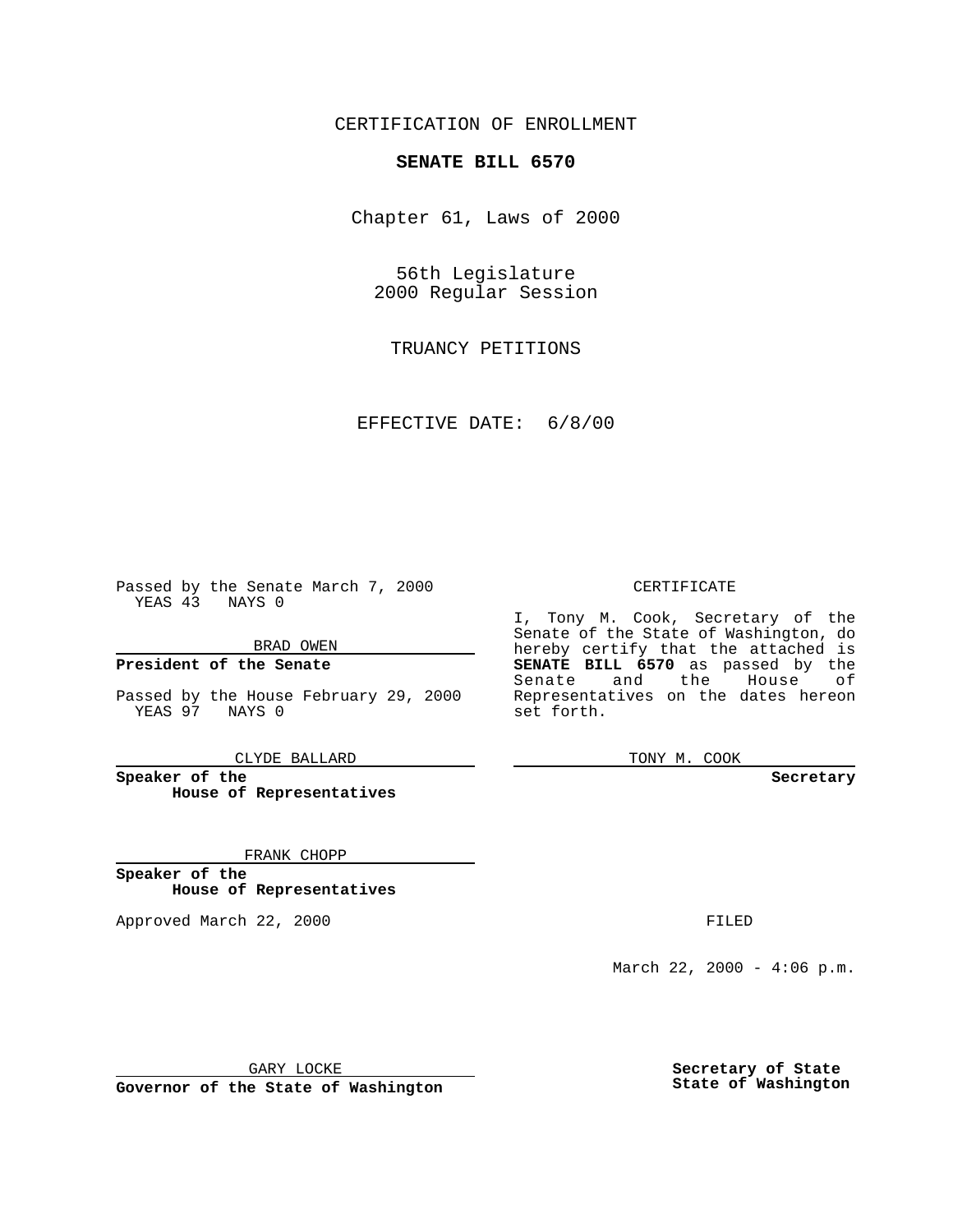## **SENATE BILL 6570** \_\_\_\_\_\_\_\_\_\_\_\_\_\_\_\_\_\_\_\_\_\_\_\_\_\_\_\_\_\_\_\_\_\_\_\_\_\_\_\_\_\_\_\_\_\_\_

\_\_\_\_\_\_\_\_\_\_\_\_\_\_\_\_\_\_\_\_\_\_\_\_\_\_\_\_\_\_\_\_\_\_\_\_\_\_\_\_\_\_\_\_\_\_\_

### AS AMENDED BY THE HOUSE

Passed Legislature - 2000 Regular Session

#### **State of Washington 56th Legislature 2000 Regular Session**

**By** Senators Hargrove, Costa and Long

Read first time 01/19/2000. Referred to Committee on Human Services & Corrections.

 AN ACT Relating to judicial authority in truancy petitions; and amending RCW 28A.225.090.

BE IT ENACTED BY THE LEGISLATURE OF THE STATE OF WASHINGTON:

 **Sec. 1.** RCW 28A.225.090 and 1999 c 319 s 4 are each amended to read as follows:

 (1) A court may order a child subject to a petition under RCW 28A.225.035 to do one or more of the following:

 (a) Attend the child's current school, and set forth minimum 9 attendance requirements, including suspensions;

 (b) If there is space available and the program can provide educational services appropriate for the child, order the child to attend another public school, an alternative education program, center, a skill center, dropout prevention program, or another public educational program;

 (c) Attend a private nonsectarian school or program including an education center. Before ordering a child to attend an approved or certified private nonsectarian school or program, the court shall: (i) Consider the public and private programs available; (ii) find that placement is in the best interest of the child; and (iii) find that the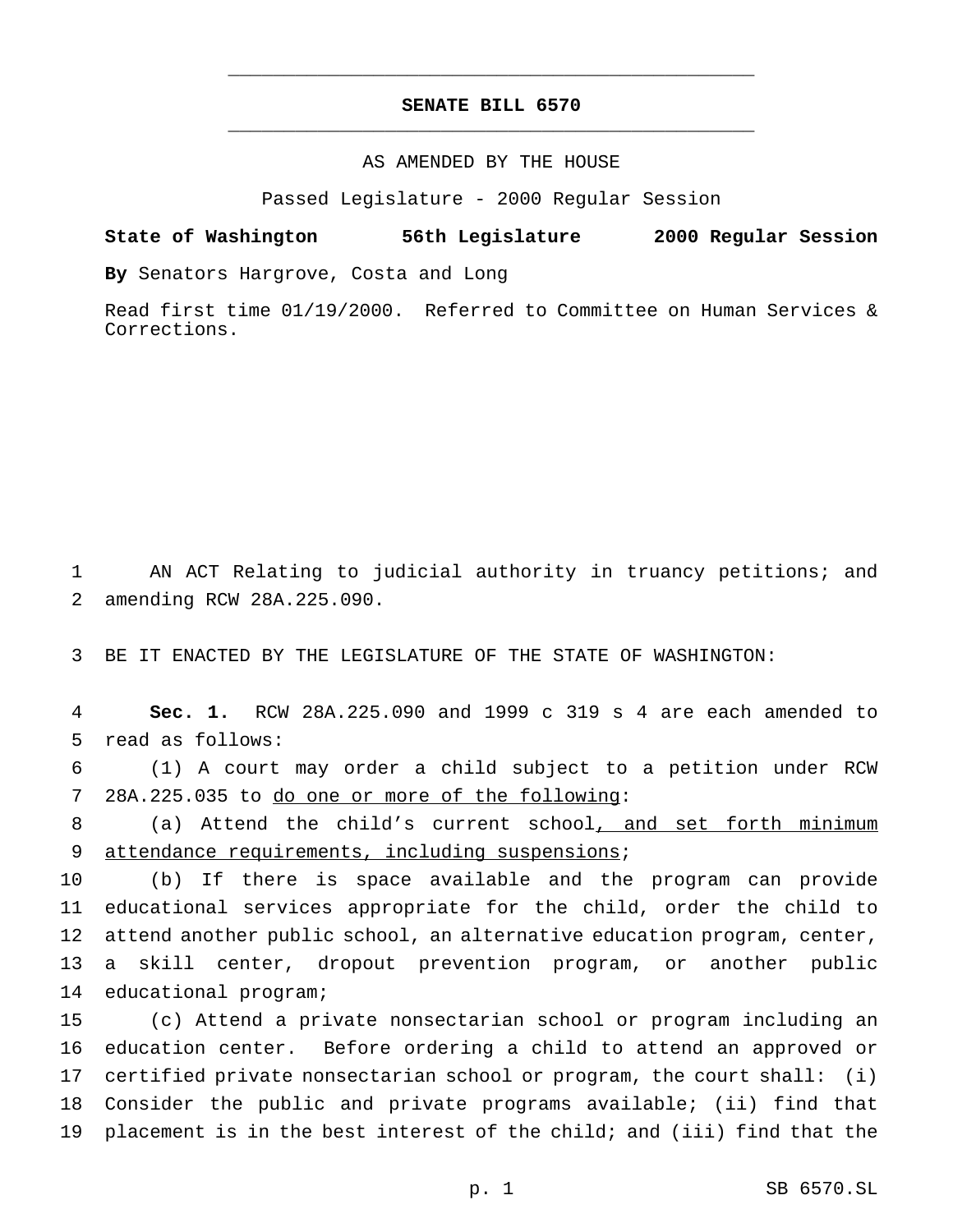private school or program is willing to accept the child and will not charge any fees in addition to those established by contract with the student's school district. If the court orders the child to enroll in a private school or program, the child's school district shall contract with the school or program to provide educational services for the child. The school district shall not be required to contract for a weekly rate that exceeds the state general apportionment dollars calculated on a weekly basis generated by the child and received by the district. A school district shall not be required to enter into a contract that is longer than the remainder of the school year. A school district shall not be required to enter into or continue a 12 contract if the child is no longer enrolled in the district;

 (d) Be referred to a community truancy board, if available; or (e) Submit to testing for the use of controlled substances or alcohol based on a determination that such testing is appropriate to the circumstances and behavior of the child and will facilitate the 17 child's compliance with the mandatory attendance law and, if any test ordered under this subsection indicates the use of controlled 19 substances or alcohol, order the minor to abstain from the unlawful consumption of controlled substances or alcohol and adhere to the 21 recommendations of the drug assessment at no expense to the school.

 (2) If the child fails to comply with the court order, the court may order the child to be subject to detention, as provided in RCW 7.21.030(2)(e), or may impose alternatives to detention such as community service. Failure by a child to comply with an order issued under this subsection shall not be subject to detention for a period greater than that permitted pursuant to a civil contempt proceeding against a child under chapter 13.32A RCW.

 (3) Any parent violating any of the provisions of either RCW 28A.225.010, 28A.225.015, or 28A.225.080 shall be fined not more than twenty-five dollars for each day of unexcused absence from school. It shall be a defense for a parent charged with violating RCW 28A.225.010 to show that he or she exercised reasonable diligence in attempting to cause a child in his or her custody to attend school or that the child's school did not perform its duties as required in RCW 28A.225.020. The court may order the parent to provide community service instead of imposing a fine. Any fine imposed pursuant to this section may be suspended upon the condition that a parent charged with violating RCW 28A.225.010 shall participate with the school and the